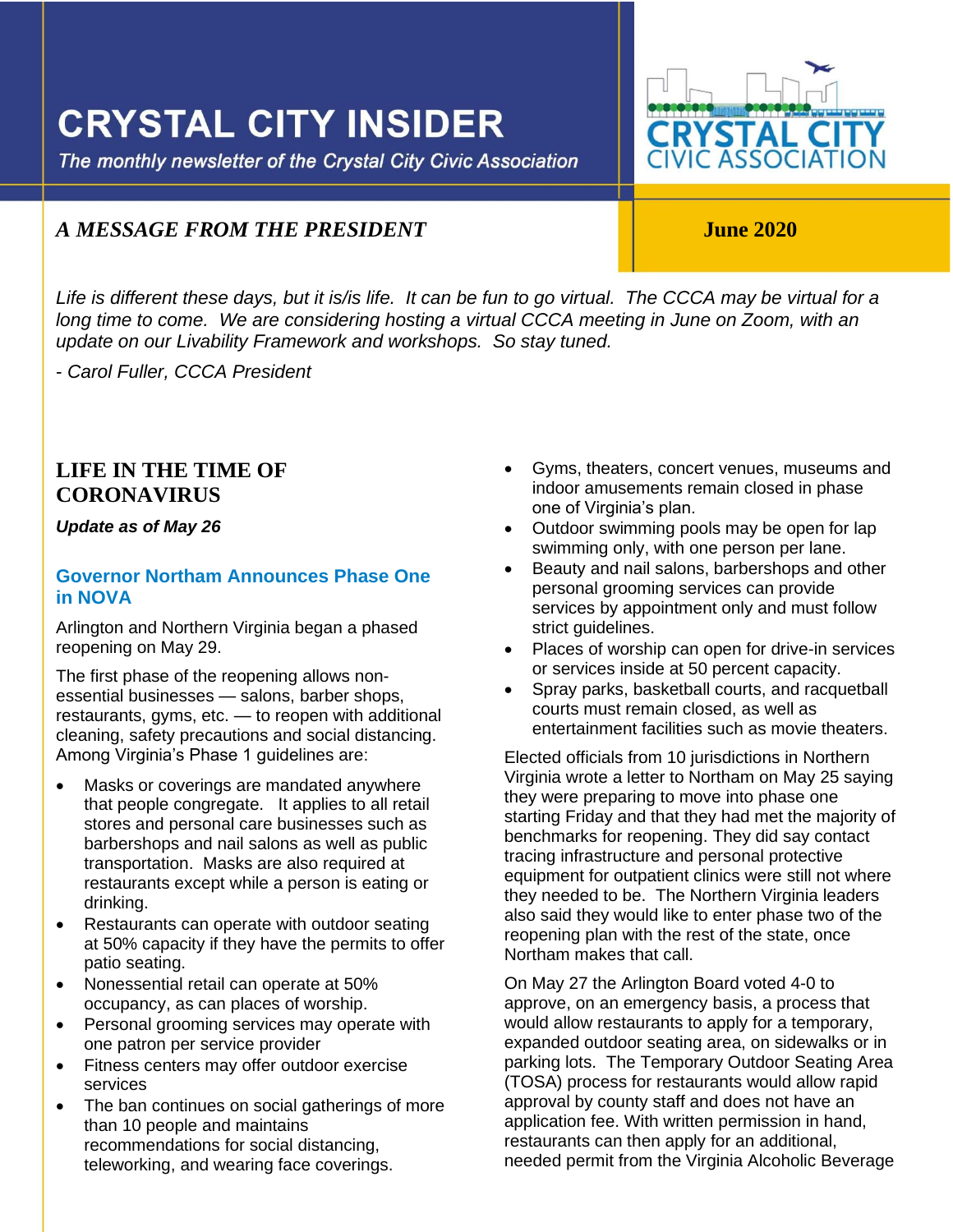Control Authority that would allow beer, wine and cocktails to be served in the new outdoor dining areas. **[Read more here.](https://newsroom.arlingtonva.us/release/arlington-to-enter-phase-1-of-reopening/)**

#### **BID Centralized Web Information**

The BID has launched a new section on its website dedicated to reopening resources and guidance: **[Reopen / Reimagine](http://sg.geomailer.net/ls/click?upn=tUK3CRA-2BP0-2BFdbnKYPUvBNJ7NQbEi-2F9mI9Yp7BVyxAXgxvXs4KxoVz9oRd1JeKJ8v9sLQkH3Q9glCXhjUMjbkQ-3D-3D4fM6_SleTuARTnSwVc-2BETurumEm8EXYw3-2FJmTT5XKTZ8Tjjwb-2BFfoj7zNrgj25yh0T-2BHRdd2YIvkJ-2B0Vqvap5NlLDcJ9UPvyL7R5ltevaVtvIUxw2VHuf1rUURnJ2BdLaYYZMdmVhu5wuNhDX7A8J3Rhz6tIHnk9U28A-2FMMGSLQf0-2BabWj2FDXNOzvvjjtZHhmInzFGePSN5pTzvzsDVYnp6oX6rr8qcvfvWt0ur80-2FtgOPXhr3loXg82H7TSlKmUw0XJ0o4QispxwbWIBNhzOw67kg-3D-3D)**. We will update this page with new information as we receive it to help guide businesses through reopening. Please also check out Virginia's guidance for restaurants in **[Phase](http://sg.geomailer.net/ls/click?upn=0Fisvop7FR97W-2FhnqVhPTbAjYUMpUKAwuhIQPwSYkUUcXyrrxx7739Rb5c9bZMhEF5X7Fxx6CVQPierQQlRxwvEvlYG9yk4MLBPUFMxLt20QLAtAlvEEKYNahaEBnXVDGTTO92odElAVkgr8xA6XtB2LPCg9iPG59ukaj5QRoToGGB576PTK4xek9HRJP5JvuAFZ4-2FevyAgL3WJesMNkuDTAqV8v281I0GXpMUT3kd599EMRwkD3bkiSNpyN2UF45ZF2CVSTBWWzVFMh7Sfgj2JOH3NhUrC2GoK-2FYFkXDzdgmvf04aEU-2BcO-2F9eZpXVoqiY9CVywRcrS7weH0pxCbnzAaoHSz94I0cEwIdZp0rHFpODjnKtcWOi0qRJdeutaPL5i-2BIq5j-2FIn4wolPGUAZcdrkgGb-2BCCRxJLm-2BO6xlNQ4sSCAaknirABDF2taPhQN-2F3FQTypvUbfnG1jiCz7MxYHXYGyrCWdcGT-2Ba5nWmUnBl4lP4UwKdy6NDcJYxqGaEKrqhMhOnjXbl64cj-2FzH2515DMvDcOcQ4Zez2dN2GlI7MzCcvPr9feiQD01vRaBoCabzp87VYRTGdWxSl5yMv6WF50fE43pHLMT7k4f1ab4gMO2OwWOnLZPJgVcL629MXYgWfpdxrg5mwoVkC-2B4xjP2dr3sGL2h-2FpijJ8ZQ3wq-2Fk6lPoZNRGK2681E4sLH8qkAGcMa7GL-2FAoyEMJRtEu4RMA-3D-3Dy1YD_SleTuARTnSwVc-2BETurumEm8EXYw3-2FJmTT5XKTZ8Tjjwb-2BFfoj7zNrgj25yh0T-2BHRdd2YIvkJ-2B0Vqvap5NlLDcJ9UPvyL7R5ltevaVtvIUxw2VHuf1rUURnJ2BdLaYYZMdmVhu5wuNhDX7A8J3Rhz6g3tMXvzG5Y4-2FHQlLflnSHfgfArgGr5qlEeylI-2FCj-2BV6HTXKGhOfACW4hgL0DoDVWBk3eMEGrzEJRgTdViKtvd7NjMRsPyvyxaUILSaZ3roB36EVWnsZdqGj0kQwnzmbng-3D-3D)  [One.](http://sg.geomailer.net/ls/click?upn=0Fisvop7FR97W-2FhnqVhPTbAjYUMpUKAwuhIQPwSYkUUcXyrrxx7739Rb5c9bZMhEF5X7Fxx6CVQPierQQlRxwvEvlYG9yk4MLBPUFMxLt20QLAtAlvEEKYNahaEBnXVDGTTO92odElAVkgr8xA6XtB2LPCg9iPG59ukaj5QRoToGGB576PTK4xek9HRJP5JvuAFZ4-2FevyAgL3WJesMNkuDTAqV8v281I0GXpMUT3kd599EMRwkD3bkiSNpyN2UF45ZF2CVSTBWWzVFMh7Sfgj2JOH3NhUrC2GoK-2FYFkXDzdgmvf04aEU-2BcO-2F9eZpXVoqiY9CVywRcrS7weH0pxCbnzAaoHSz94I0cEwIdZp0rHFpODjnKtcWOi0qRJdeutaPL5i-2BIq5j-2FIn4wolPGUAZcdrkgGb-2BCCRxJLm-2BO6xlNQ4sSCAaknirABDF2taPhQN-2F3FQTypvUbfnG1jiCz7MxYHXYGyrCWdcGT-2Ba5nWmUnBl4lP4UwKdy6NDcJYxqGaEKrqhMhOnjXbl64cj-2FzH2515DMvDcOcQ4Zez2dN2GlI7MzCcvPr9feiQD01vRaBoCabzp87VYRTGdWxSl5yMv6WF50fE43pHLMT7k4f1ab4gMO2OwWOnLZPJgVcL629MXYgWfpdxrg5mwoVkC-2B4xjP2dr3sGL2h-2FpijJ8ZQ3wq-2Fk6lPoZNRGK2681E4sLH8qkAGcMa7GL-2FAoyEMJRtEu4RMA-3D-3Dy1YD_SleTuARTnSwVc-2BETurumEm8EXYw3-2FJmTT5XKTZ8Tjjwb-2BFfoj7zNrgj25yh0T-2BHRdd2YIvkJ-2B0Vqvap5NlLDcJ9UPvyL7R5ltevaVtvIUxw2VHuf1rUURnJ2BdLaYYZMdmVhu5wuNhDX7A8J3Rhz6g3tMXvzG5Y4-2FHQlLflnSHfgfArgGr5qlEeylI-2FCj-2BV6HTXKGhOfACW4hgL0DoDVWBk3eMEGrzEJRgTdViKtvd7NjMRsPyvyxaUILSaZ3roB36EVWnsZdqGj0kQwnzmbng-3D-3D)**

#### **Arlington County Resources**

Virginia Dept of Social Services has launched **[COVID-19 Virginia Resources,](https://lnks.gd/l/eyJhbGciOiJIUzI1NiJ9.eyJidWxsZXRpbl9saW5rX2lkIjoxMTUsInVyaSI6ImJwMjpjbGljayIsImJ1bGxldGluX2lkIjoiMjAyMDA0MzAuMjA4OTIxNTEiLCJ1cmwiOiJodHRwczovL2NvdmlkLnZpcmdpbmlhLmdvdi8ifQ.fhgfPVfnP0jBKd_FajooM_KYbHrOyi8TUtK-vbadqaw/br/78092960257-l)** a mobile app and website that provides a one-stop for many benefits and resources. Community members who cannot find the information they need on the **[County's](https://nam03.safelinks.protection.outlook.com/?url=https%3A%2F%2Flnks.gd%2Fl%2FeyJhbGciOiJIUzI1NiJ9.eyJidWxsZXRpbl9saW5rX2lkIjoxMDAsInVyaSI6ImJwMjpjbGljayIsImJ1bGxldGluX2lkIjoiMjAyMDAzMTguMTg5NTg1NzEiLCJ1cmwiOiJodHRwczovL2hlYWx0aC5hcmxpbmd0b252YS51cy9jb3ZpZC0xOS1jb3JvbmF2aXJ1cy11cGRhdGVzLyJ9.xWMkU5Mro5Dy59Ew-3ypoAP9rw67Ff4rgnG3Co5qkQk%2Fbr%2F76315552537-l&data=02%7C01%7Cttucker%40arlingtonva.us%7Cd520ba11c6c14b1ba46608d7cc0edd6b%7C803548041fdf428e9f5f5091e994cf54%7C0%7C0%7C637202236530360393&sdata=dpBGblCBQudUejnw1K%2Fc5BYKtFWb1Wi58FIvd2s%2Bcjs%3D&reserved=0)  [website](https://nam03.safelinks.protection.outlook.com/?url=https%3A%2F%2Flnks.gd%2Fl%2FeyJhbGciOiJIUzI1NiJ9.eyJidWxsZXRpbl9saW5rX2lkIjoxMDAsInVyaSI6ImJwMjpjbGljayIsImJ1bGxldGluX2lkIjoiMjAyMDAzMTguMTg5NTg1NzEiLCJ1cmwiOiJodHRwczovL2hlYWx0aC5hcmxpbmd0b252YS51cy9jb3ZpZC0xOS1jb3JvbmF2aXJ1cy11cGRhdGVzLyJ9.xWMkU5Mro5Dy59Ew-3ypoAP9rw67Ff4rgnG3Co5qkQk%2Fbr%2F76315552537-l&data=02%7C01%7Cttucker%40arlingtonva.us%7Cd520ba11c6c14b1ba46608d7cc0edd6b%7C803548041fdf428e9f5f5091e994cf54%7C0%7C0%7C637202236530360393&sdata=dpBGblCBQudUejnw1K%2Fc5BYKtFWb1Wi58FIvd2s%2Bcjs%3D&reserved=0)** or through other resources, should call the hot line 703-228-7999 for assistance. The call center will be open from 7 a.m. to 7 p.m. Monday through Friday.

#### **COVID-19 Testing**

Virginia Hospital Center (VHC) has partnered with the Arlington County Public Health Department, the Arlington County Police Department, the Arlington County Fire Department, the Arlington County Sheriff's Office and the Department of Environmental Services to open a **[temporary](https://www.virginiahospitalcenter.com/)  [drive-through COVID-19 sample collection site](https://www.virginiahospitalcenter.com/)  [at 1429 N. Quincy Street.](https://www.virginiahospitalcenter.com/)** This site is for sample collection from symptomatic patients (fevers, chills, cough, or shortness of breath) who have received a written order for COVID-19 testing from a licensed healthcare provider. This is not meant for asymptomatic patients, even those who have had a close contact with a known COVID patient.

Arlington County, in partnership with Virginia Hospital Center and the Arlington Free Clinic, opened its first walk-up COVID-19 sample collection site at the Arlington Mill Community Center, 909 South Dinwiddie Street May 12. The clinic will operate weekdays between 1-5 p.m. To be tested, patients must obtain a clinician referral and then schedule an appointment by calling 703- 558-5766. Patients must schedule an appointment before visiting the collection site. **[Read more here.](https://newsroom.arlingtonva.us/release/arlington-opens-first-walk-up-covid-19-sample-collection-site/)**

#### **Help Tell Arlington's Story of the Pandemic**

Arlington Public Library announces the COVID-19 Archives project, designed to create a comprehensive picture of Arlington during an extraordinary period in our history. The Center for Local History (CLH) seeks donations of journals, photos, and objects to help document this time of difficulty and struggle, but also of resilience and hope. **[Read more here.](https://newsroom.arlingtonva.us/release/covid19-archives-project-library/)**

#### **Update on Elections**

All you need to know about the June 23 and July 7



elections can be found on the **[attached URL for the County's](https://content.govdelivery.com/accounts/VAARLINGTON/bulletins/28e1dc5)  [Election #5 Update,](https://content.govdelivery.com/accounts/VAARLINGTON/bulletins/28e1dc5)** including how to request an absentee ballot and where to drop it off. Key information:

Deadline to request mail ballot for June 23 Republican Primary is **June 16.**

Deadline to request mail ballot for July 7 Special Election is **June 30.**

In order to help your ballot make it on time, the County is adding additional supervised drop locations one week before the election. For us, it's:

Aurora Hills Community Center, 735 18th St S, Arlington, VA 22202

Thursday, June 18, 3pm-6pm

Thursday, July 2, 3pm-6pm

Finally, the two Crystal City Precincts 006 at 251 S. 18th Street and 50 at Crystal Plaza will be open for in-person voting. Election officials will have training soon on the protective measures that will be in place. *But to the extent possible, mail voting is recommended.*

#### **CIVIC ASSOCIATION ISSUES**

#### **What happened to our Livability Workshops?**

Because of the COVID-19 shutdown, our two remaining workshops have been postponed indefinitely. But the planning committee for the Underground Workshop came up with a new idea.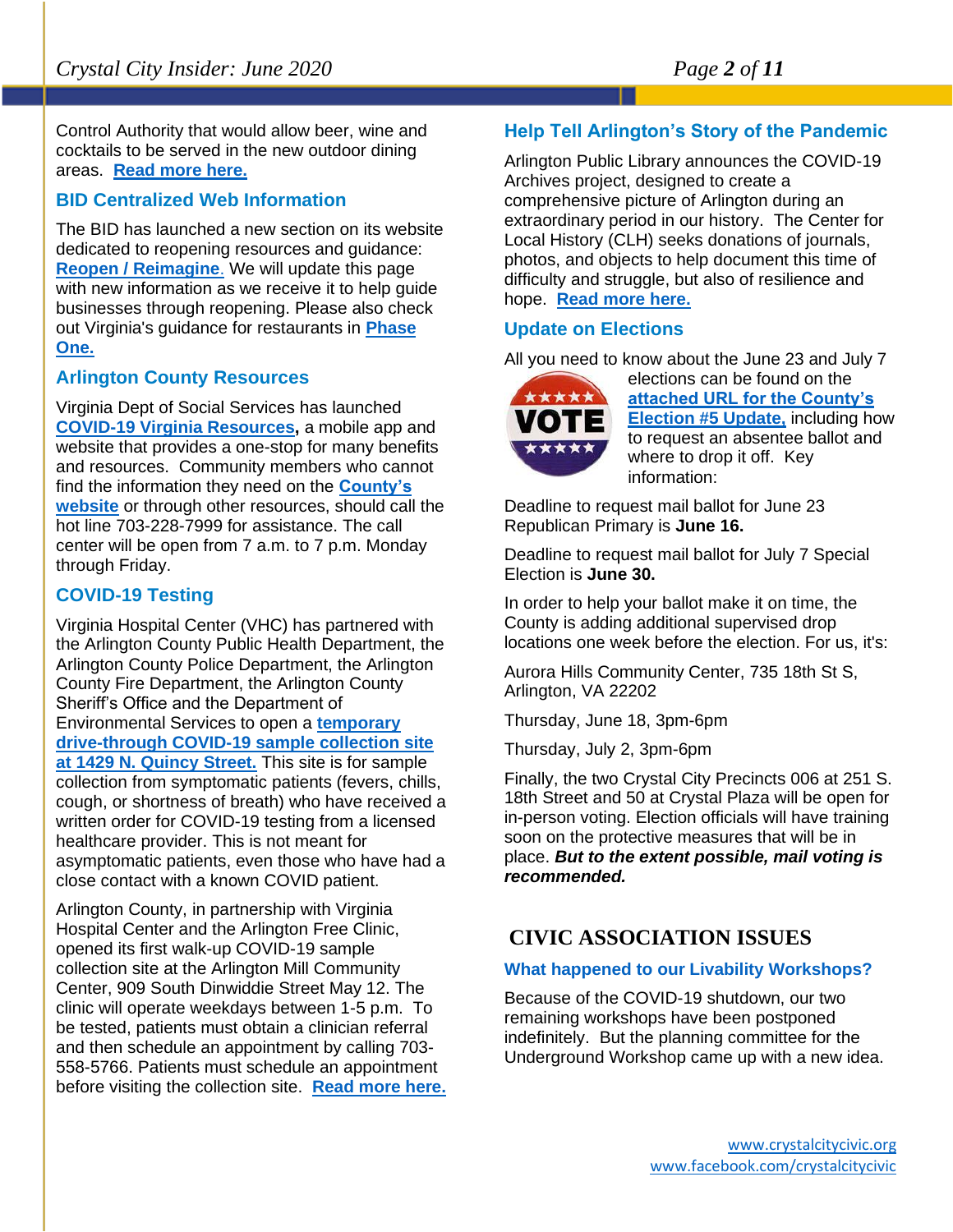#### *Crystal City Insider: June 2020 Page 3 of 11*



Have either a writing, photography or videography interest? The Crystal City **Underground** workshop planning group is planning an "Underground

LIVABILITY22202 An Action Plan

Version 1.0 12 November 2019

Challenge" to spark creative thinking and conversation about the future of this space. We will be announcing several different creative exercises during the month of June.

We are hoping to gather insights and ideas about the future of the Underground, by drawing on the creativity and knowledge of the Crystal City community. Please stay tuned for upcoming information on the Underground Challenge! Prizes and honoraria to be announced!!

#### **AFAC Food Drive in Crystal City**

Ten of our Crystal City buildings have been participating in the AFAC food drive each week.<br> **Crystal City Food Drive - April 2020** 



On Wednesday May 27th 2020, FLARE delivered approximately 250 pounds of food donated by Crystal City residents

to AFAC. The BID is offering a pizza party to the multifamily building providing the most food during the campaign. The next (and last) pickup will be on Wednesday, June 3rd 2020, as the Commonwealth of Virginia is reopening after the COVID-19 Pandemic and going towards Phase 1.

#### **Census 2020**

Once again, the Crystal City area has one of the lowest response rates in the County because of the nature of the multifamily buildings. Overall, Arlington County has a 69.4% response rate whereas Crystal City has 58.6%. Those households that have not yet responded to the census will receive an in person visit by a census taker to collect their information later this summer.

The Census counts every **resident** (citizenship not required) in the nation–everyone living in your home on April 1, 2020. Mandated by the U.S. Constitution, America gets just one chance each decade to count its population. The results of the

2020 Census will help determine how much federal money Arlington will receive every year for the next decade–funds that shape the future of roads and transportation, local schools, health care, housing assistance for older adults, fire prevention, and much more. The data also helps determine the number of seats Virginia has in the U.S. House of Representatives.

**Click the link below to respond.** It includes information on "How the Census Bureau Protects Your Data," and provides extensive guidance on "Who To Count" (such as foreign citizens, college students, the military, people who live or stay in more than one place, etc.).

**<https://2020census.gov/en.html>**

#### **Finally, a Fun Video on How to Survive COVID Lockdown**

See the **[You Tube video here.](https://www.youtube.com/watch?v=snAhsXyO3Ck&feature=share&fbclid=IwAR3-PbYCiJyoi7T_N0x3v1ALuPmyj5VgTYPHZVvna8OxFSl-_aeKvrcxtMY)**

#### **AMAZON IN CRYSTAL CITY**

#### **Amazon's Covid-19 response stars on '60 Minutes.' But how many Amazonians have the virus?**

The company has deployed more than 150 Covid-19 safety measures to protect its warehouse workers. It expects to spend \$4 billion on its response. And it's hired some 175,000 more people and bumped base warehouse pay by \$2 an hour when so many other companies are furloughing or laying off workers. And there are the numbers Amazon says aren't exactly useful but it tracks anyway, like how many of those workers have tested positive for Covid-19. That's according to a recent interview the company's senior vice president of worldwide operations, Dave Clark, gave to "60 Minutes," which aired May 10. Pressed for the number, Clark told Lesley Stahl, "I mean, we know. I don't have the number right on me at this moment because it's not a particularly useful number." He insisted that the rate of infection among employees was just a smidge lower than the rate among the general population. That's good, but hard to know for sure because the company doesn't want to publish its count. **[Read](https://www.bizjournals.com/washington/news/2020/05/12/how-many-amazon-workers-have-covid-19-a-warehouse.html?ana=e_me_set4&j=90508347&t=Morning&mkt_tok=eyJpIjoiTjJGa1l6SmtORFU1WlRZNSIsInQiOiJZN3hLQ3lIS2RQSGEycXpkKzFtN1d6UlwvR0F1T3ZGQ1NNcEtBUDRFUGZzK3U0TGRwN3poNzZpenNvSDVBWjF2N29BT0RTdmVLa2hLOUhYcXBcL2pJK3RyYUk3b2JFTFF6OXhDR2JPRWVKRXUxdm5GdjRjWmFEcXBvYXZHMWdiRDFYIn0%3D)  [more here.](https://www.bizjournals.com/washington/news/2020/05/12/how-many-amazon-workers-have-covid-19-a-warehouse.html?ana=e_me_set4&j=90508347&t=Morning&mkt_tok=eyJpIjoiTjJGa1l6SmtORFU1WlRZNSIsInQiOiJZN3hLQ3lIS2RQSGEycXpkKzFtN1d6UlwvR0F1T3ZGQ1NNcEtBUDRFUGZzK3U0TGRwN3poNzZpenNvSDVBWjF2N29BT0RTdmVLa2hLOUhYcXBcL2pJK3RyYUk3b2JFTFF6OXhDR2JPRWVKRXUxdm5GdjRjWmFEcXBvYXZHMWdiRDFYIn0%3D)**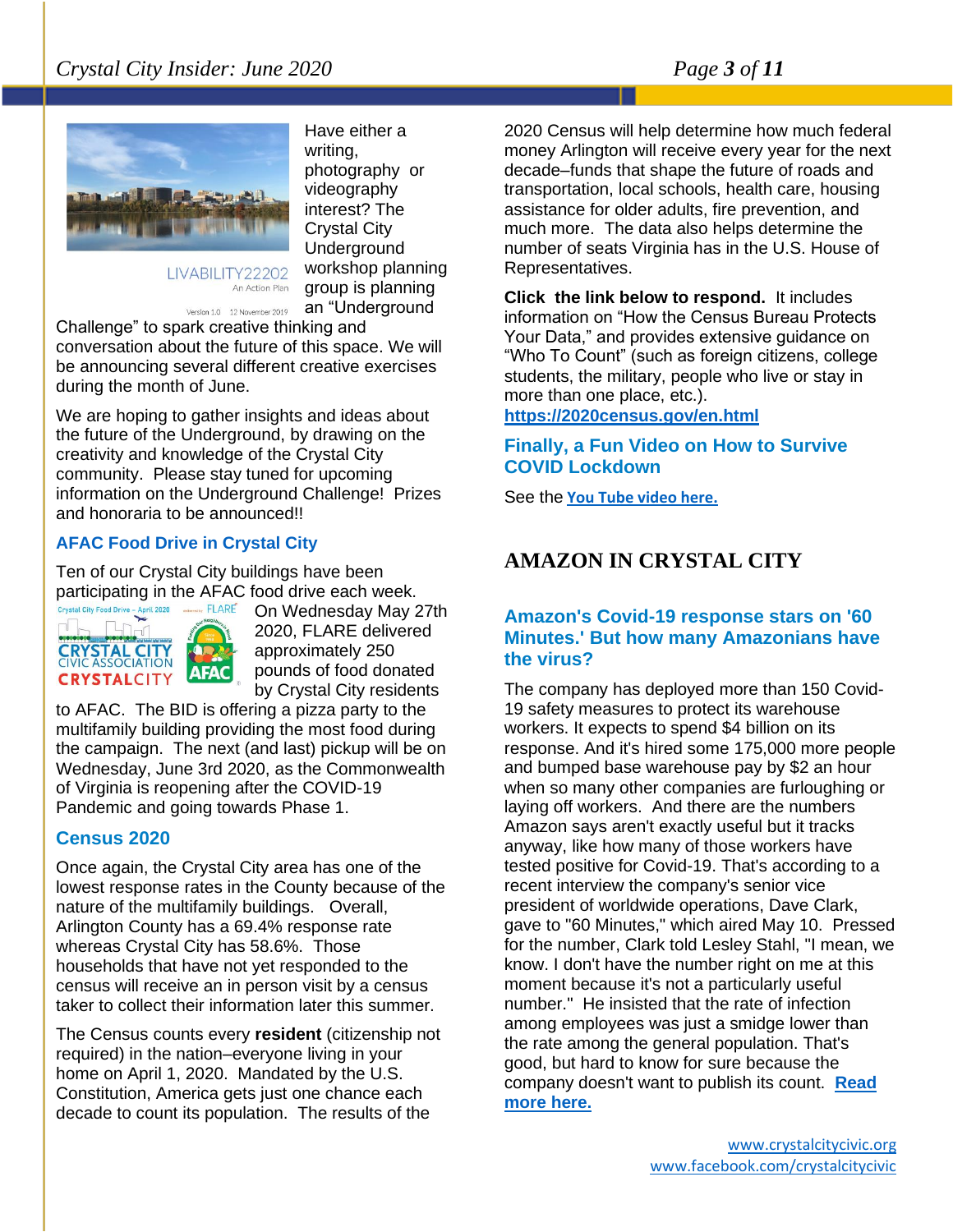#### **Amazon said it will keep most it hired during Covid-19 boom**

Amazon.com Inc. (NASDAQ: AMZN) will turn most of the 175,000 interim warehouse and delivery positions created in March into permanent full-time jobs, the company said Thursday in a blog post. Worker pay will drop, however, from \$17 to \$15 an hour, as the company will end the across-the-board \$2 pay bump it announced during the first wave of hires. **[Read more here.](https://www.bizjournals.com/washington/news/2020/05/28/amazon-to-make-most-covid-19-hiring-boom-perminate.html?ana=e_ae_set4&j=90511136&t=Afternoon&mkt_tok=eyJpIjoiT1dNNFpEazFNMlZsT0RobCIsInQiOiJ4cUVIS2NsYkQ0STlOZGRNdVFwYkRQRjBySGo3elQ2UFFEWTY4eEQwVm1KNjQwUjlnMkoydjBzSWdIVm1sam9xNEdjNFd4Rnd5YTdiREd4aW8xaFk5TWNsVXhrZTgxSzA4aWZEcDFaTGd4ZzMyMGplMWZcL2JvQVQwdElFRWVTQ28ifQ%3D%3D)**

#### **Amazon enlists Freddie's restaurant for COVID meal deliveries**

As it continues to move into its new second headquarters complex in the Crystal City section of



Arlington, Va., the tech giant Amazon has hired Freddie's Beach Bar and Restaurant, which is widely known as an LGBT establishment, to

prepare and deliver 10,000 meals in the month of May for front line healthcare workers and first responders in Arlington and nearby Alexandria who are dealing with the coronavirus pandemic.

In a statement released to the Washington Blade, Amazon said it was investing \$200,000 to pay for the 10,000 meals. The last week of April, Freddie's prepared and delivered over 400 of the meals to the Arlington County Police Department, the Arlington County Sheriff's Office, and the Arlington Emergency Communications Center staff.

May 4-8, according to the statement, meals from Freddie's and possibly three other small restaurants located near Freddie's on the 23rd Street 'restaurant row' in Crystal City, were being delivered to firefighters in Arlington and Alexandria and emergency medical services staff. **[Read more](https://www.washingtonblade.com/2020/05/06/amazon-enlists-freddies-restaurant-for-covid-meal-deliveries/?fbclid=IwAR1Vqb0Ud9LCVQYIcsUmiPbMtdWRbxZ2CgemtWmMvpJxE0m2Wdn54kMX6h0)  [here.](https://www.washingtonblade.com/2020/05/06/amazon-enlists-freddies-restaurant-for-covid-meal-deliveries/?fbclid=IwAR1Vqb0Ud9LCVQYIcsUmiPbMtdWRbxZ2CgemtWmMvpJxE0m2Wdn54kMX6h0)**

#### **Amazon's landlord plans to give this HQ2 building a face-lift — and a new name**

JBG Smith is looking to revamp, rebrand and add more leasable space to its Crystal Drive office campus, including one building partly leased and occupied by Amazon.com Inc. as part of HQ2. The new name for the entire office and residential

complex, long known as Crystal Park: The Parks at National Landing. The most significant changes are planned for 2345 Crystal Drive, where Amazon leases more than 47,000 square feet and operates a shuttle connecting HQ2 employees with Amazon Web Services' East Coast hub in Herndon. There, JBG Smith proposes a new lower-level facade and conversion of 18,327 square feet into leasable office or retail space. The space is currently used as a combination of hallway, circulation, retail and building management services. The project would add more than 1,400 square feet to the building from the facade remodel. **[Read more here.](https://www.bizjournals.com/washington/news/2020/05/22/jbg-smith-to-remain-amazons-firs-hq2-building.html?ana=e_ae_set1&j=90510193&t=Afternoon&mkt_tok=eyJpIjoiTlRVME1HUTROR1ZqTmpKbCIsInQiOiJpT2Rwajk4VUhHeDR0VURERHdHUWhIbEpDd2w2S0hYbmg4d0J5aVlpMnM4ajdjZFhMZUU0dWdYZVNSRkFoY1RUZDlxcmRVY24wQ1JLckM4QWVRRkVBc2xDdFdnamRyWnFlWGdORzZ4N1RKdkZiMkNrV0FvY3RvczBXb3dJY09WZyJ9)**

## **CRYSTAL CITY (AND NEARBY) IN DEVELOPMENT**

#### **Pre-Briefing on JBG Smith Plans to Develop 101 S. 12th Street**

COVID-19 has changed all of our patterns recently, including community outreach and awareness of development projects in Arlington County. The County has recently issued an ordinance on public meetings that will limit in-person participation in SPRC, Planning Commission, and County Board meetings. Since we in the 22202 zip code may experience the majority of development plans that will come before the Board, it is important that we all stay informed and make our views known during the early stages of planning. Luckily we have a good partner in JBG Smith.

In advance of the expected SPRC meeting to be held by the County on JBG Smith's development plans for 101 S. 12th Street, JBG Smith is offering voluntarily an informal briefing open to the public for information purposes and questions. The Crystal City Civic Association is sponsoring this meeting since the development will be done in Crystal City in order to ensure substantial outreach to the community during the COVID-19 crisis which has made face to face meetings impossible. Anyone who plans to attend the virtual SPRC meeting (potentially in July) should plan to attend this virtual meeting.

JBG will be hosting this virtual meeting on WebX June 8 from 7-8 pm with a 20-25 minute presentation by JBG Smith followed by a Q and A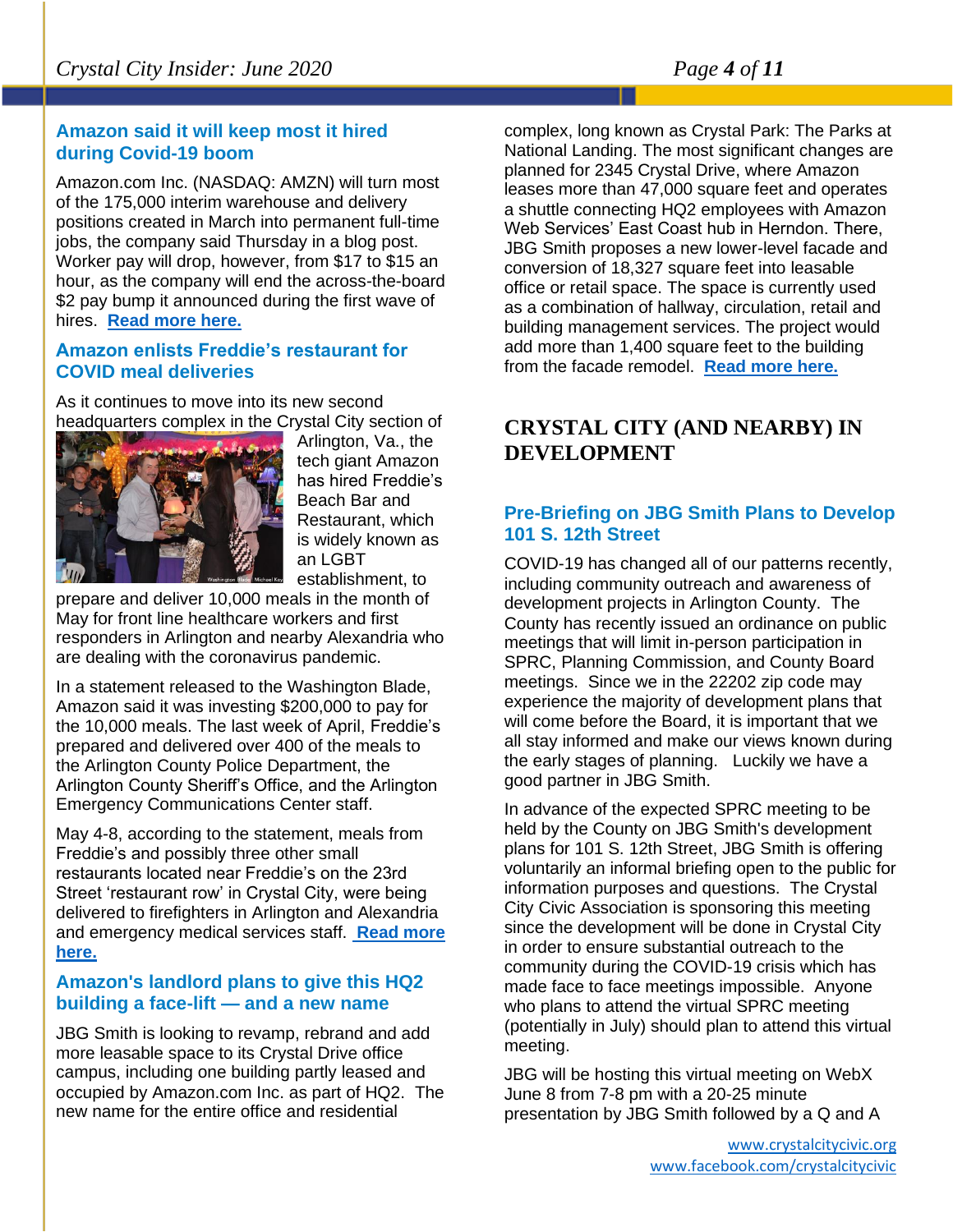period. The participation will be by pre-registration only for security purposes and is open to 22202 residents and other invited guests, including County planners. In order to attend, please register on the link below. Registrants will be sent the link prior to the meeting and only registrants will be allowed to view the virtual meeting, in order to avoid internet bombing. Registrants who prefer to attend by phone can use the phone number below to call. In the same way that County Board virtual meetings are currently being held on the COVID crisis, a chat feature will be available to submit questions or comments that will be answered after the briefing.

**[Here's the attendee link to register](https://jbgsmith.webex.com/jbgsmith/onstage/g.php?MTID=e2d8ca95c30e3b15920bb8610ec933a40)** and audio dial-in information as well:

**Date and time:** Monday, June 8, 2020 7:00 pm

**Duration**: 1 hour

**Description**: JBG SMITH development team is pleased to provide a project overview of 101 12th Street to our community neighbors.

**Audio conference:** To receive a call back, provide your phone number when you join the event, or call the number below and enter the access code. +1-415-655-0001 Access code: 477 254 163

#### **What's happening at Crystal Square?**

Construction of the Alamo Draft House and the (as yet un-named) grocery store at 1500 Crystal Drive is still on track, with potential completion by the end of summer or early September. At that point, JBG will turn over the space to the tenants who will fit out the interior and decide when to open. The COVID crisis may impact timing.

#### **Update on Long Bridge Aquatics & Fitness Center**

On Thursday, April 30, the County Board adopted the Fiscal Year (FY) 2021 Operating Budget, which was revised to reflect significant anticipated revenue losses due to the COVID-19 pandemic. Several proposed expenditure enhancements in the originally proposed FY 2021 budget were removed, including a majority of the funding needed to open Long Bridge Aquatics & Fitness Center.

The FY 2021 Adopted Budget includes \$685,000 in new funding for Long Bridge Aquatics & Fitness Center for maintenance and operations of the

expanded outdoor features, the two previously authorized positions, and minimal utilities and maintenance for the interior of the building while it remains closed. This is a savings of \$1.9 million from the original FY 2021 Proposed Budget request of \$2.6 million to open and operate the facility.

The opening of Long Bridge Aquatics & Fitness Center is delayed until sometime after July 2021, which is the start of the new fiscal year (FY 2022). **[Read more here.](https://content.govdelivery.com/accounts/VAARLINGTON/bulletins/28ca4f2)**

#### **Crystal City Parks**

*Do you care what they will look like?* JBG Smith is beginning a virtual community engagement process for our Parks and Open Space redevelopment work in Crystal City. The Open Space plan includes the redevelopment of 5 parks in Crystal City, which aim to bolster the vibrancy and livability of the community, as envisioned in the Sector Plan. We look forward to continuing the momentum generated by the community dialogue at the 3CA open space charette earlier this year.

As a part of this virtual process, they have created an online platform, CoUrbanize, to create a new community engagement experience by allowing everyone to directly comment and follow the conversation.

*Get involved.* Respond to the CoUrbanize **[survey](http://courb.co/ccparks)** and make known what you want our parks to be.

#### **Amazon Ending Pile Driving Ahead of Schedule at HQ2 Site**

Clark Construction is wrapping up pile driving at the Amazon HQ2 site in Pentagon City May 15, two



weeks ahead of schedule. That's good news for Amazon's new neighbors. The noisy work drew protests from those sheltering at

home in the apartment buildings around the S. Eads Street construction site, and TV news crews reporting on the complaints.

The next round of work includes the excavation of nearly a half-million cubic yards of dirt, to make way for the 2.1 million square foot office-and-retail development. "Crews will continue to advance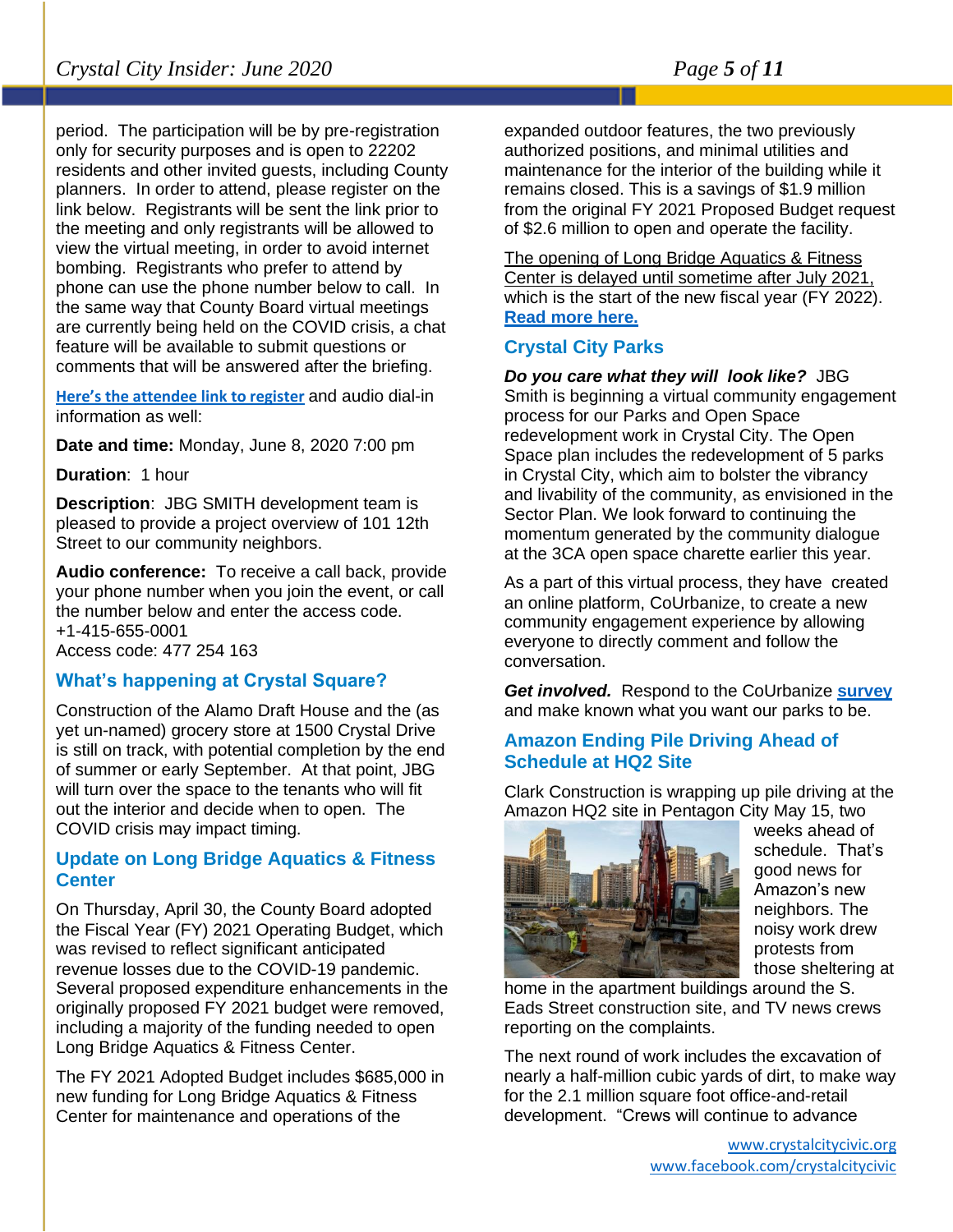mass excavation activities on site, which are anticipated to continue for the next 5 months," the spokesman said. "Mass excavation entails removing 440,000 cubic yards of soil from the jobsite. The team has removed 75,000 cubic yards of soil to date, representing 17% of the total scope of work." Phase 1 of HQ2 is expected to be completed in 2023. A second phase of nearly the same size is planned for the nearby Pen Place site, on the other side of 12th Street S. **[Read more](https://www.arlnow.com/2020/05/15/amazon-ending-pile-driving-ahead-of-schedule-at-hq2-site/?mc_cid=4d7b17218f&mc_eid=e22d65c5c2)  [here.](https://www.arlnow.com/2020/05/15/amazon-ending-pile-driving-ahead-of-schedule-at-hq2-site/?mc_cid=4d7b17218f&mc_eid=e22d65c5c2)**

#### **JBG Smith Proposed Amendments**

The County Board has postponed to its September meeting consideration of two amendments from JBG Smith to construct a 5,640 sq ft building in the existing courtyard area at 2121 Crystal Drive and modify the façade and landscaping, convert ground floor uses, and add an approximate 1,500 sq ft addition at 2345 Crystal Drive. Staff want more time to discuss the amendments with JBG Smith.

#### **JBG Smith posts coronavirus-tied drop in retail rent, but says it's positioned to weather the storm**

JBG Smith Properties CEO Matt Kelly said in an earnings release May 5 that his Bethesda-based development firm is positioned to weather the coronavirus storm despite headwinds including a drop in rental income from retail and restaurant tenants and the uncertainty created by the pandemic. JBG Smith reported April rent collections from office and residential tenants remained solid at 97% and 96%, respectively. Rent from retail tenants in April fell to 47%, not surprising given the outbreak's heavier impact on retail and restaurants.

*JBG Smith, Kelly said, is holding off on construction of 1900 Crystal Drive, the planned redevelopment of a Crystal City office building into a pair of multifamily towers.* The developer received zoning approvals in March, but while Kelly said in his letter that the project is a priority, JBG Smith is delaying construction as it waits for "an expected correction in construction costs." On the construction side, Kelly said JBG Smith is bracing for anticipated supply chain and labor delays as a result of the additional precautions imposed on job sites. So far, however, the company's construction

projects are active and on schedule, including Amazon's first HQ2 towers. **Read [more here.](https://www.bizjournals.com/washington/news/2020/05/05/jbg-smith-posts-coronavirus-tied-drop-in-retail.html?ana=e_me_set1&j=90507088&t=Morning&mkt_tok=eyJpIjoiTkdNMFlUazJZamswT1dNMSIsInQiOiJNTDc4TU1FcjBIMDJRRVwvZG1uK2hcL1UwSkhQMGtaNTllSTBxKzFNSWJmc2FrVTZyZjBMM0hKWHpSak1ma0JFVEF1MFJiSWlNeGx5NGpEZlwvendwWmExWnVvTHNlR1ZmUGVNQ2IwbXRDMzdnS3ppdmsxbkp6blpTa3NzQms4YVI0MyJ9)**

#### **Virginia hotel uses empty rooms to illuminate messages of hope for commuters**

In mid-March, as the virus began seizing American life in ways big and small, hotel occupancy across



the country plummeted. The 48-year-old hotel near the airport, perhaps best known for its revolving rooftop restaurant, consolidated its guests into a single building and kept its north tower empty. They were still operational, still booking guests and still meeting each day as a staff. They began to focus on the empty tower, so visible from one of the region's busiest thoroughfares. They viewed the tower as a canvas in need of a message. "We wanted people to know: You're not alone, people are thinking about you," Hill said.

They settled on a heart, which felt like a unifying symbol that also seemed reasonably easy to execute. The feedback was positive and the hotel staffers continued throwing around ideas. They did "LOVE" in mid-April and "HOPE" a couple of weeks later. Now KIND. **[Read more here.](https://www.washingtonpost.com/dc-md-va/2020/05/22/virginia-hotel-uses-empty-rooms-illuminate-messages-hope-commuters/?carta-url=https%3A%2F%2Fs2.washingtonpost.com%2Fcar-ln-tr%2F2968f39%2F5ec7aadcfe1ff654c2e3998a%2F596a5ce49bbc0f0e09eaa737%2F41%2F59%2F25d20cd190eff6158887eb38626862fb&utm_campaign=wp_local_headlines&utm_medium=email&utm_source=newsletter&wpisrc=nl_lclheads)**

#### **Walkabout Arlington and Little Free Libraries**

Tired of staying at home or walking the same paths? Download a copy of **[Arlington Walkabouts](http://www.walkarlington.com/wp-content/uploads/2017/01/Walk_Brochure2015-09.pdf)** and get out there and visit other parts of the County. Lots of trails and green space in other areas will remind you how much Crystal City needs parks, trails, and connectivity. We need to keep working on our **[Livability Framework](http://livability22202.org/)** and Open Space planning.

There are a lot of Little Free Libraries set up throughout the County, and even in 22202: e.g.,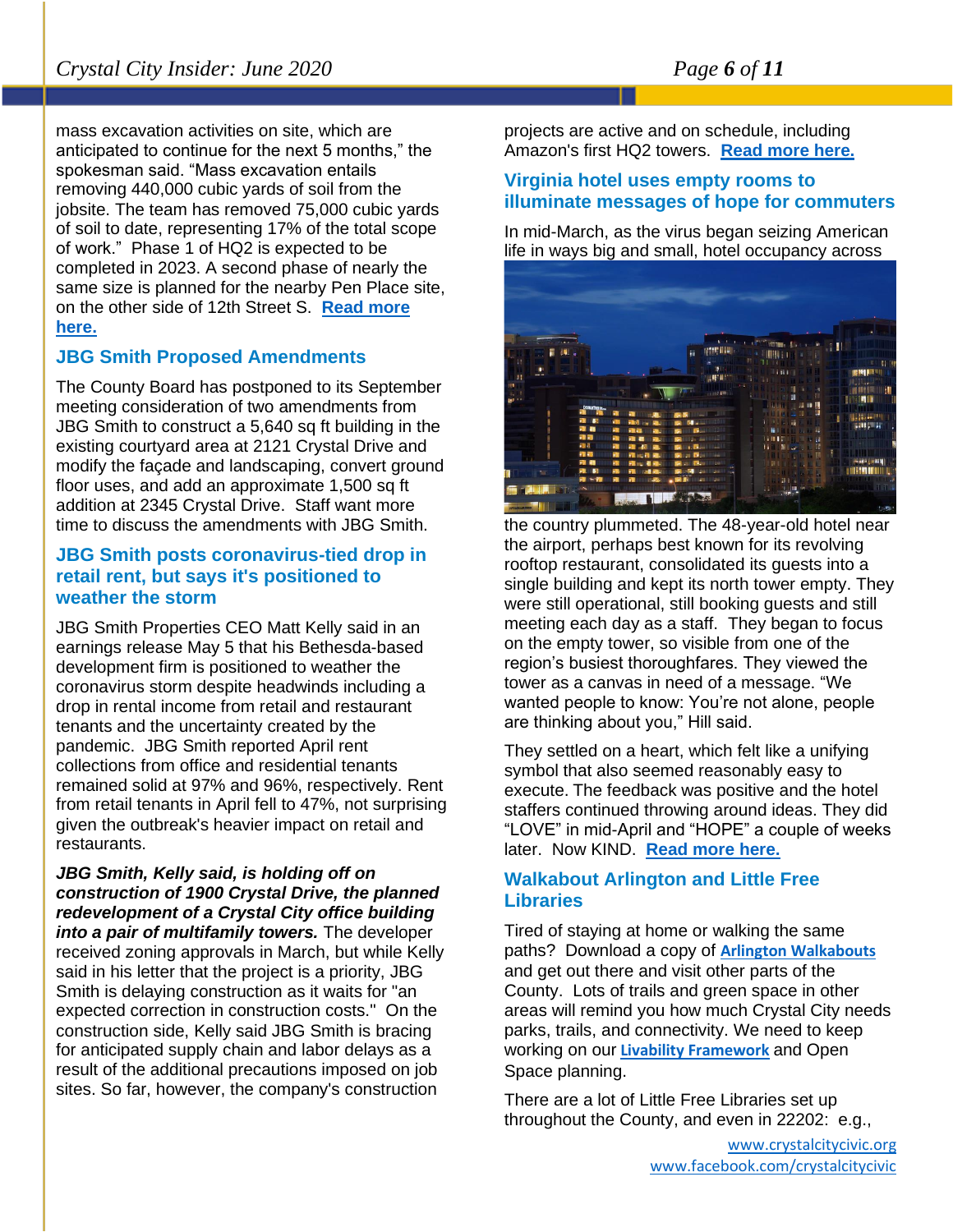there's one in the Water Park in CC and one outside Drew Elementary in Arlington Ridge. There are others in 22202. But for some reason, none of the 22202 LFL's are listed on this **[free map](https://littlefreelibrary.org/ourmap/?fbclid=IwAR03fIx3A7J-FeBhIOW4ZGIV_A1S-rHczBfKSD2ue2XB1N_8Af1ka6PSweU)** where to find them. If you are in charge of one, please register it so folks can find it. One just went up outside Advent Lutheran Church on Arlington Ridge Road..

#### **Open Space Featured Prominently in Plans for North Potomac Yard**

When construction on the \$1 billion Virginia Tech Innovation Campus is completed, it will be a mostly walkable campus with underground parking and significant open space, according to a presentation Tuesday by the Virginia Tech Foundation and developer JBG SMITH. The first phase of development will occur at the current location of the Regal Potomac Yard movie theatre, which is closed<br>YARD PARK



due to the pandemic. It is unknown if it will open again before construction begins. **[Read more](https://www.alxnow.com/2020/05/20/north-potomac-yard-open-space-plans-released/?mc_cid=faf4d75265&mc_eid=e22d65c5c2)  [here.](https://www.alxnow.com/2020/05/20/north-potomac-yard-open-space-plans-released/?mc_cid=faf4d75265&mc_eid=e22d65c5c2)**

#### **Restaurant TakeOut and Delivery in Crystal City**

The BID has **[a list of restaurants](https://www.crystalcity.org/delivery)** on its website that are offering takeout and delivery during the crisis. Ordering out is generally safe, according to the CDC and experts, and doing so will help the restaurants try to survive this difficult period. Note that the information can change quickly and some restaurants have shut down and then reopened. Note also that delivery services take a cut of the payment made to the restaurants for the food.

## **ARLINGTON COUNTY ISSUES**

#### **Will the Arlington Way Survive COVID-19?**

The County approved this guidance on May 19 after removing the offensive section 4d which would have effectively eliminated public participation and consultation in the SPRC and PC processes. The Planning Commission, the three civic associations in 22202, and many of you wrote to object to the internal staff consultation only. It remains to be seen how things will play out now, with all the development coming our way in the next few years. But we're hopeful... **[Read the guidance here.](https://newsroom.arlingtonva.us/release/county-provides-guidance-on-public-meetings-coronavirus-updates/)**

#### **COVID-19 News & Notes**

As Arlington County moves in Phase 1, **[Arlington](https://lnks.gd/l/eyJhbGciOiJIUzI1NiJ9.eyJidWxsZXRpbl9saW5rX2lkIjoxMTEsInVyaSI6ImJwMjpjbGljayIsImJ1bGxldGluX2lkIjoiMjAyMDA1MjkuMjIyMTU3NjEiLCJ1cmwiOiJodHRwczovL3d3dy5hcmxpbmd0b252YS51cy9jb3ZpZC0xOS9vcGVyYXRpb25hbC1zdGF0dXMvIn0.tnPNA81s21bbUK8nrNhG8Q_Ps1l-KSgqflMN_5aXwK0/br/79264749646-l)  [County government](https://lnks.gd/l/eyJhbGciOiJIUzI1NiJ9.eyJidWxsZXRpbl9saW5rX2lkIjoxMTEsInVyaSI6ImJwMjpjbGljayIsImJ1bGxldGluX2lkIjoiMjAyMDA1MjkuMjIyMTU3NjEiLCJ1cmwiOiJodHRwczovL3d3dy5hcmxpbmd0b252YS51cy9jb3ZpZC0xOS9vcGVyYXRpb25hbC1zdGF0dXMvIn0.tnPNA81s21bbUK8nrNhG8Q_Ps1l-KSgqflMN_5aXwK0/br/79264749646-l)** is also beginning to renew operations in some areas.

- Find an AFAC food drive box nearest you to help us collect cans for families in need by visiting one of **[8 drop-off collection sites.](https://lnks.gd/l/eyJhbGciOiJIUzI1NiJ9.eyJidWxsZXRpbl9saW5rX2lkIjoxMTIsInVyaSI6ImJwMjpjbGljayIsImJ1bGxldGluX2lkIjoiMjAyMDA1MjkuMjIyMTU3NjEiLCJ1cmwiOiJodHRwczovL2FmYWMub3JnL2Zvb2QtZG9uYXRpb24tZHJvcC1vZmZzLW1hcmNoLTIwMjAvIn0.3YhTRZMB1dvYXk7ENHBTHuOfZPl2NKlZL2uLDd_4MiU/br/79264749646-l)**
- Changes Ahead: **[A Message from the Library](https://lnks.gd/l/eyJhbGciOiJIUzI1NiJ9.eyJidWxsZXRpbl9saW5rX2lkIjoxMTMsInVyaSI6ImJwMjpjbGljayIsImJ1bGxldGluX2lkIjoiMjAyMDA1MjkuMjIyMTU3NjEiLCJ1cmwiOiJodHRwczovL2xpYnJhcnkuYXJsaW5ndG9udmEudXMvMjAyMC8wNS8yOS9jaGFuZ2VzLWFoZWFkLWEtbWVzc2FnZS1mcm9tLXRoZS1saWJyYXJ5LWRpcmVjdG9yLyJ9.nAJtah231GLpZHAdy2Ad6SWty4as7FnJojZCkJa3N8I/br/79264749646-l)  [Director](https://lnks.gd/l/eyJhbGciOiJIUzI1NiJ9.eyJidWxsZXRpbl9saW5rX2lkIjoxMTMsInVyaSI6ImJwMjpjbGljayIsImJ1bGxldGluX2lkIjoiMjAyMDA1MjkuMjIyMTU3NjEiLCJ1cmwiOiJodHRwczovL2xpYnJhcnkuYXJsaW5ndG9udmEudXMvMjAyMC8wNS8yOS9jaGFuZ2VzLWFoZWFkLWEtbWVzc2FnZS1mcm9tLXRoZS1saWJyYXJ5LWRpcmVjdG9yLyJ9.nAJtah231GLpZHAdy2Ad6SWty4as7FnJojZCkJa3N8I/br/79264749646-l)**
- The Taxpayer Assistance Program (TAP) helps the Arlington community meet their tax obligations by offering short-term loans to cover tax bills — **[learn more](https://lnks.gd/l/eyJhbGciOiJIUzI1NiJ9.eyJidWxsZXRpbl9saW5rX2lkIjoxMTQsInVyaSI6ImJwMjpjbGljayIsImJ1bGxldGluX2lkIjoiMjAyMDA1MjkuMjIyMTU3NjEiLCJ1cmwiOiJodHRwczovL3RheGVzLmFybGluZ3RvbnZhLnVzL3RhcC8ifQ.SqYPFl3-CPMT2V87LSSdBJGCwlxsiZX3aUkr_RUYkrY/br/79264749646-l)**
- DMV is opening its Arlington location for service by **[appointment only](https://lnks.gd/l/eyJhbGciOiJIUzI1NiJ9.eyJidWxsZXRpbl9saW5rX2lkIjoxMTUsInVyaSI6ImJwMjpjbGljayIsImJ1bGxldGluX2lkIjoiMjAyMDA1MjkuMjIyMTU3NjEiLCJ1cmwiOiJodHRwczovL3d3dy5kbXYudmlyZ2luaWEuZ292L2dlbmVyYWwvI2FwcG9pbnRtZW50cy5hc3AifQ.6R7siTFmjhFFJ8hti8rgu6rXrjkV3VQChxVK115Veys/br/79264749646-l)** on June 1
- ICYMI: Virginia receives USDA approval to join **[SNAP online purchasing pilot program](https://lnks.gd/l/eyJhbGciOiJIUzI1NiJ9.eyJidWxsZXRpbl9saW5rX2lkIjoxMTYsInVyaSI6ImJwMjpjbGljayIsImJ1bGxldGluX2lkIjoiMjAyMDA1MjkuMjIyMTU3NjEiLCJ1cmwiOiJodHRwczovL25hbTAzLnNhZmVsaW5rcy5wcm90ZWN0aW9uLm91dGxvb2suY29tLz91cmw9aHR0cHMlM0ElMkYlMkZsbmtzLmdkJTJGbCUyRmV5SmhiR2NpT2lKSVV6STFOaUo5LmV5SmlkV3hzWlhScGJsOXNhVzVyWDJsa0lqb3hNVE1zSW5WeWFTSTZJbUp3TWpwamJHbGpheUlzSW1KMWJHeGxkR2x1WDJsa0lqb2lNakF5TURBMU1qZ3VNakl4TlRZeU5qRWlMQ0oxY213aU9pSm9kSFJ3Y3pvdkwzZDNkeTVuYjNabGNtNXZjaTUyYVhKbmFXNXBZUzVuYjNZdmJtVjNjM0p2YjIwdllXeHNMWEpsYkdWaGMyVnpMekl3TWpBdmJXRjVMMmhsWVdSc2FXNWxMVGcxTmprNU15MWxiaTVvZEcxc0luMC4zNzZqYmlwRFlyZVB4U19KalV6XzExSEhHOW16bzgzMEV0T2JfQ3hTVl93JTJGYnIlMkY3OTIxNDU1MDE2OS1sJmRhdGE9MDIlN0MwMSU3Q2VobW9vcmUlNDBhcmxpbmd0b252YS51cyU3Qzc2MjRhOTU5OTU3ZTQxY2UyMmMwMDhkODAzNGU5ZTllJTdDODAzNTQ4MDQxZmRmNDI4ZTlmNWY1MDkxZTk5NGNmNTQlN0MwJTdDMCU3QzYzNzI2Mjk4MzQ4OTAwMTY1MyZzZGF0YT14b3JSWHNEbFZqY2xpUzRyVnhxMUt1Z3BuNHlaUU9LQ0tTd3hwbkF1NU5NJTNEJnJlc2VydmVkPTAifQ.bsSovlcuP71Yty1q-JjYeGryyH6ZzM-lBJjurZ_4ap0/br/79264749646-l)**
- At noon on Monday, June 1, join Arlington County Board Members in a personal moment of silence to remember the Arlingtonians who have died from COVID-19.

#### **Arlington County Launches Initiatives to Ease Transition to Phase 1 Reopening**

Arlington County has introduced two new ways to make it easier for residents and businesses to transition to Phase 1 of the Forward Virginia plan and to encourage personal responsibility as the County begins to reopen. In response to Gov. Ralph Northam's Executive Order that face coverings must be worn inside public places, the County created the "We Are Covered" program. This gives Arlington businesses, multi-family residences, and houses of worship a way to show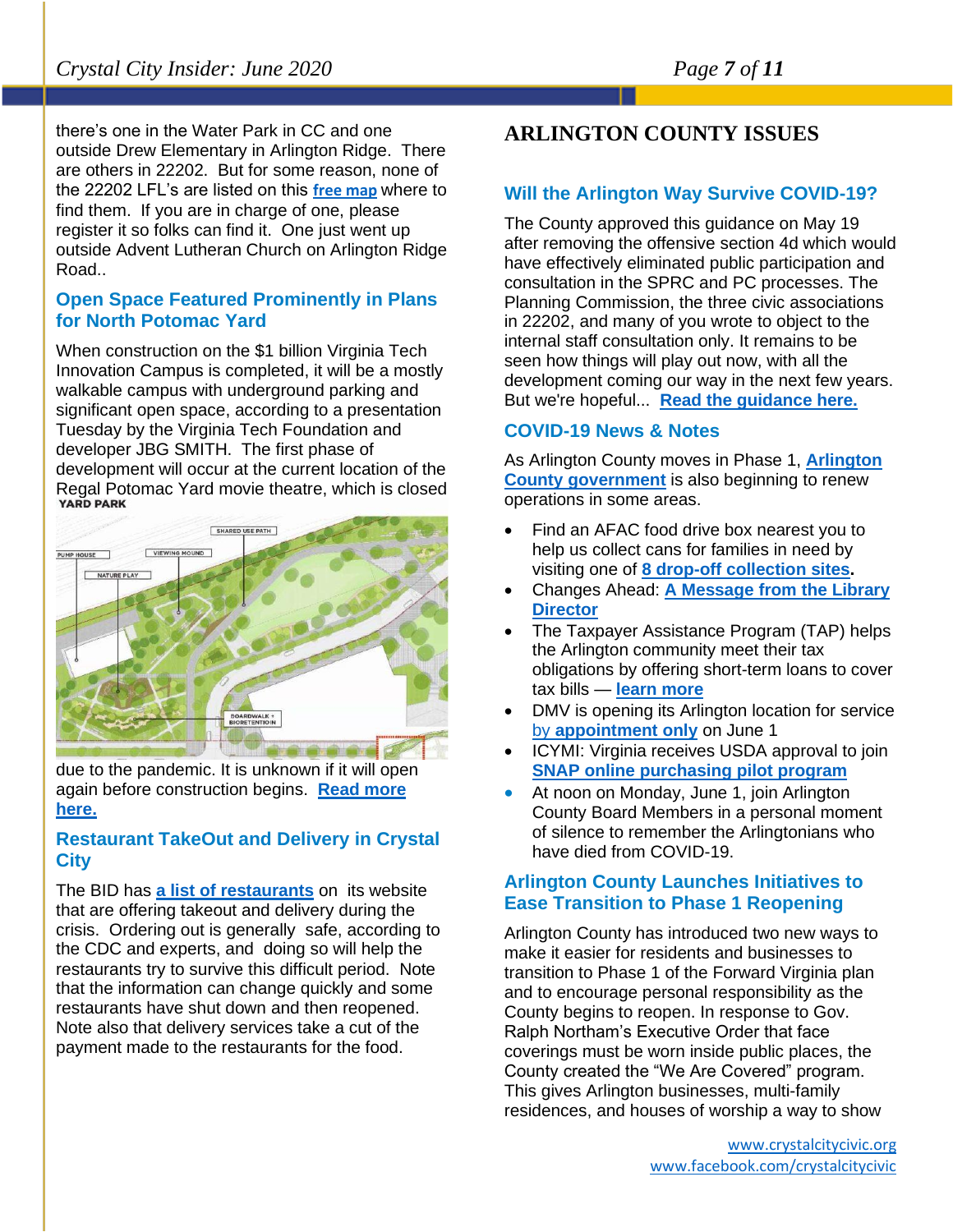they have pledged to protect the people who come through their doors.

#### MORE: **[Sign up for "We Are Covered"](https://www.arlingtonva.us/covid-19/we-are-covered-arlingtons-unified-approach-to-face-coverings/)**

Businesses, multi-family buildings, and houses of worship are invited to fill out the online form to pledge their commitment to adhering to the face coverings requirement and receive a free "We Are Covered" badge that can be displayed on doors and windows to let workers, customers, and passersby know they prioritize the public's health.

As Arlington County moves into Phase 1, the County encourages all residents and visitors to take personal responsibility to follow state requirements for face coverings, as well as maintain a 6-foot distance from other people and avoid groups of more than 10 people.

#### **Library Services News and Updates**

At this time, all Arlington Public Library locations remain closed. In the meantime, you can use our online collections, and contact us through **[Online](https://library.arlingtonva.us/chat-live/)  [Chat and Text.](https://library.arlingtonva.us/chat-live/)** The due date for all physical materials is June 30, 2020. The expiration date for all existing regular and internet only cards has been extended to October 1, 2020.

Starting mid-June, Arlington Public Library will offer a walk-in/walk-out service for hold pickups and book bundles in the auditorium at Central Library. Operating hours for the holds pickup service are being decided and we will communicate details as we have them. Computers, self-check stations, and meeting rooms will not be available for use. All branch locations will remain closed; returns will be accepted via book drop at all branches.

Starting May 29, the Library will begin preparations for a system upgrade, which will affect all Library patron accounts. Fine payments will be unavailable after 5 p.m. on Friday, May 29. There will be a system transition from Friday, June 5 – Wednesday, June 10, during which time some account features will be unavailable. During the transition, access to eBooks and eAudiobooks will still be available. The upgrades will be completed by June 15. The system upgrade will include new, secure account passwords. To facilitate updating your PIN to a password after the upgrade, we encourage you to visit your **[online account](https://libcat.arlingtonva.us/MyAccount/ContactInformation?_ga=2.74242578.1410320405.1590692757-1383804877.1558474171)** before June 4 to verify that your phone and email information are current.

#### **Candidate Debate (WEBINAR June 10): County Board Special Election**

On July 7, Arlington County is having a special election to fill the County Board vacancy created due to the untimely death of Erik Gutshall. The Arlington Committee of 100 is hosting a debate between the candidates, via Zoom webinar. Online Program - Zoom Webinar Moderated by Dr.Lynn Juhl, Chair, Committee of 100. Speaker presentations followed by Q&A Candidates:

Bob Cambridge,Republican nominee Susan Cunningham,Independent nominee Takis Karantonis,Democratic nominee

Wednesday, **June 10, 2020** 7:00 PM - 8:15 PM **Registration Required** RSVP today! Zoom link will be sent via email ahead of program **[Register Here:](https://us02web.zoom.us/webinar/register/WN_Cc2oaUrSSkK1gpQBhARwWg)**

#### **What Phone Numbers Should You Know in Case of Emergency?**

Everyone should know to call 911 in case of an emergency, but if you're seeking help in a crisis, there may be other local resources available to you too. It's important to know these phone numbers as well - consider writing down a list and keeping it somewhere easily accessible.

Call 703-228-7999 with any questions related to COVID-19, including what to do if you feel sick, information on testing and access to County resources.

Call 703-228-1300 if you need to find shelter, emergency food, housing and other vital services.

Call 703-228-5160 in the event of a mental health crisis of emergency to reach Arlington County Emergency Mental Health Services.

Call 703-237-0881 to reach Doorways Dating/Domestic/Sexual Violence Hotline for free crisis support, safety planning, counseling, protective order support, hospital accompaniment, and safe shelter.

Call 703-527-4077 or text "Connect" to 85511 to reach the 24/7 regional CrisisLink hotline if you or a friend are suicidal, or if you need to talk confidentially with someone non-judgmental.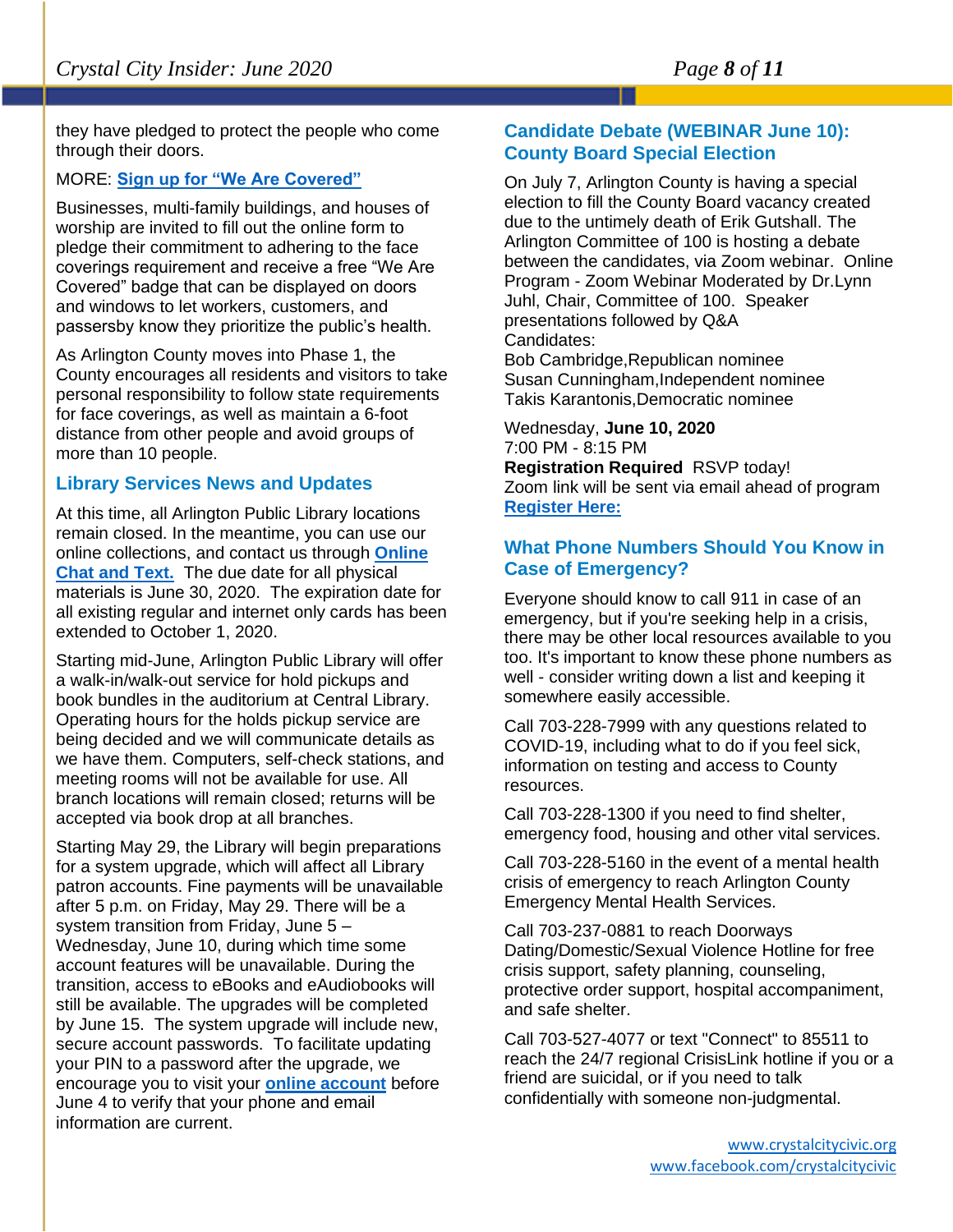#### **Arlington County Manager to Propose Scaled Back Capital Improvement Plan**

As the County continues to experience the economic impacts of COVID-19, County Manager Mark Schwartz intends to present the Arlington County Board with a short-term proposed Capital Improvement Plan (CIP) rather than the traditional 10-year plan. The short-term proposal will be submitted in early June and will focus on essential projects and those required under existing agreements or statutory requirements. The one area that will see increased investment is the County's Storm Water Infrastructure, and the County does anticipate proposing bond referenda for consideration by the voters for critical needs.

The short-term CIP will include the following limited list of investments:

- Metro and regional obligations
- Stormwater infrastructure investments progressing on the County's commitment after the July 2019 storm
- Near-term Arlington Public School needs
- Investments to address COVID-19
- Life-safety, regulatory or legal commitments
- Investments in failing or critical infrastructure **[Read more here.](https://newsroom.arlingtonva.us/release/arlington-county-manager-to-propose-scaled-back-capital-improvement-plan/)**

#### **Arlington County 2020 Summer Camps Canceled**

In accordance with the health and safety guidelines of state, national and camp officials during the COVID-19 pandemic, Arlington County is canceling summer camps for 2020. **[Read more here.](https://content.govdelivery.com/accounts/VAARLINGTON/bulletins/28c9370)**

#### **Arlington's Mighty Park System Ranked Among Nation's Best**

When it comes to public park systems, Arlington's ranks near the top of the nation's 100 largest cities. That's according to the Trust for Public Land's ParkScore® index, which recently ranked the County fourth on its list. The twin cities of With DMV Appointments Backed Up, Governor Northam Extends Deadline for Driver's License RenewalsMinneapolis and Saint Paul, MN ranked first and third respectively while neighboring Washington, D.C. placed second. **[Read more](https://newsroom.arlingtonva.us/release/arlingtons-mighty-park-system-ranked-among-nations-best/)  [here.](https://newsroom.arlingtonva.us/release/arlingtons-mighty-park-system-ranked-among-nations-best/)**

#### **Arlingtonians Recycling Glass at Record-Shattering Rates**

Arlingtonians have recycled over a million pounds of glass at the drop-off center since January, a record likely to keep up if everyone stays bottled up in quarantine. Last April, Arlington County ditched its curbside glass recycling program as separating out and recycling glass had become overly expensive. Instead, Arlingtonians were asked to drop off their glass recycling at dedicated containers that were then taken to Fairfax County for reuse in construction, building, and — more recently — recycling into new glass products. Since the launch of the drop-off recycling program, county officials say there have been two million pounds of glass recycled, half of which has been over the last few months. **[Read more here.](https://www.arlnow.com/2020/05/13/arlingtonians-recycling-glass-at-record-shattering-rates/?mc_cid=9a81f2f2b1&mc_eid=e22d65c5c2)**

#### **Arlington School Board Names New Superintendent**

At the May7 School Board meeting, the Arlington School Board named Dr. Francisco Durán as the



new Superintendent of Arlington Public Schools (APS). The School Board unanimously approved the appointment following a fivemonth nationwide search that included 39 applicants and a strong pool of candidates. The selection was informed by community

feedback collected in focus groups, community forums and an online survey. Dr. Durán will formally assume the role of Superintendent on June 1, 2020. **[Read more here.](https://www.apsva.us/post/arlington-school-board-names-new-superintendent-following-nationwide-search/)**

Participate in one of **[three Virtual Community](https://www.apsva.us/engage/engage-with-the-new-superintendent-virtual-town-hall-meetings/)  [Town Halls](https://www.apsva.us/engage/engage-with-the-new-superintendent-virtual-town-hall-meetings/)** with the Superintendent. Email a question in advance to **[engage@apsva.us.](mailto:engage@apsva.us)**

#### **Police Announce Expansion of Online Reporting System Services**

The Arlington County Police Department is announcing the expansion of its online police reporting system. The system update builds upon the County's comprehensive effort to improve service delivery through its website and online platforms to better meet the needs of our constituents. **[Read more here.](https://mail.google.com/mail/u/0/#inbox/FMfcgxwHNMbfPVhvVHPKvBXvjpSkDdfj)**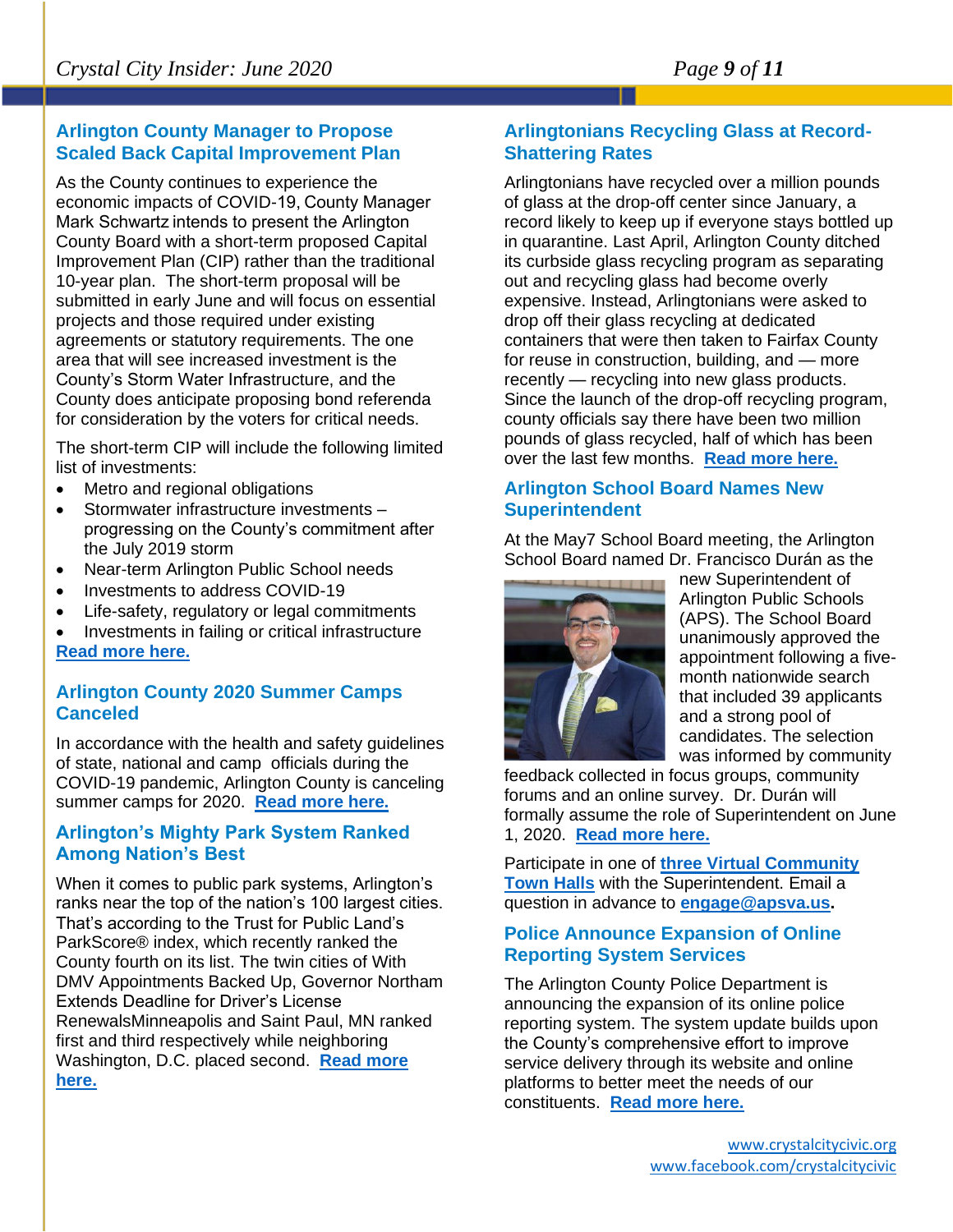#### **Introducing the 'Get Help Guide'**

As the needs, services, and priorities associated with behavioral healthcare are very individualized and often complex, it can be difficult to navigate the resources available while seeking help for oneself or a family member. Fortunately, the Arlington Community Services Board has now compiled mental health education and mental illness support resources that may be helpful for individuals and families affected by mental illness.

Through the new 'Get Help Guide' directory, you will find mental health and substance use disorder services for all ages, and specific services and information for children, youth and families, as well as a myriad of additional resources to foster selfreliance and recovery. **[Check out the 'Get Help](https://lnks.gd/l/eyJhbGciOiJIUzI1NiJ9.eyJidWxsZXRpbl9saW5rX2lkIjoxMDEsInVyaSI6ImJwMjpjbGljayIsImJ1bGxldGluX2lkIjoiMjAyMDA1MjcuMjIwODAzNDEiLCJ1cmwiOiJodHRwczovL2hlYWx0aC5hcmxpbmd0b252YS51cy9nZXQtaGVscC1ndWlkZS8ifQ.xeIUzY7RbvJ3s96dDwS85Wt_ebiEkEB1vbIZDML9Er4/br/79141536060-l)  [Guide' here!](https://lnks.gd/l/eyJhbGciOiJIUzI1NiJ9.eyJidWxsZXRpbl9saW5rX2lkIjoxMDEsInVyaSI6ImJwMjpjbGljayIsImJ1bGxldGluX2lkIjoiMjAyMDA1MjcuMjIwODAzNDEiLCJ1cmwiOiJodHRwczovL2hlYWx0aC5hcmxpbmd0b252YS51cy9nZXQtaGVscC1ndWlkZS8ifQ.xeIUzY7RbvJ3s96dDwS85Wt_ebiEkEB1vbIZDML9Er4/br/79141536060-l)**

#### **Volunteer Arlington**

Arlington community needs are being updated on a daily basis. We encourage you to visit the Volunteer Arlington

#### **[COVID-19 Care for Community Page](http://r20.rs6.net/tn.jsp?f=001FaoodfWIXBGJDglUWZf3rCSYl3olX_vG4_Bjbf_NKYK0P7uP8PkfpN_rv7vfiG6VQn5a_qmniU3DOY4MnPwMUT9_U1AOvhF5u5BxOPfqa_5gW-VKvafxUN5rjXC_QE2_XFF2rLPBIGsd33VUCk5BVtZodqElIt-Oewingsc8KI8j9q3wsKW8wYtxcrfIbtTLcP3WoSD4XuKI-Of1JeFuE9N6qZE14ivK&c=xhkUY9wVymfVIFufGeB2U0bywvZukTbMRpTUNwZ2XQ7-RbPd8WIvvg==&ch=754l5HBFuqcgdIls9orII1TIG7NMipVKbFnjt8yrjJchu2XxzVIQTQ==)**

to see how you can be of support to our many partner organizations.

#### **Illuminating a Major Gateway into Arlington at Key Bridge**

Marking a major milestone in the completion of the Corridor of Light, a 13-year effort to create a vibrant



gateway for Rosslyn's central corridor, the installation of Luminous Bodies by Cliff Garten is set to conclude on Monday, June 1, 2020. Located at the Esplanade Bridge, North Lynn Street and Lee Highway (above I-66 and adjoining the approach to Key Bridge), these monumental sculptures mark a major entrance into Arlington from Washington DC. In honor of America's

essential workers on the front lines of the COVID-19 pandemic, the Luminous Bodies sculptures initially will be illuminated with a changing array of blue to blue-green light each evening (8 -10 p.m.). This #LightItBlue display will continue until the pandemic allows the artist to travel for the final programming and dedication of the sculptures. **[Read more here.](https://newsroom.arlingtonva.us/release/luminous-bodies-rosslyn-key-bridge/)**

#### **OTHER ISSUES**

#### **With DMV Appointments Backed Up, Governor Northam Extends Deadline for Driver's License Renewals**

As Virginia Department of Motor Vehicles offices undergo phased reopenings, Governor Ralph Northam on Thursday announced an extension for residents who need to get renewals for identification cards and driver's licenses. Northam said that the licenses and IDs that need to be renewed before July 31 can be renewed by August 31. **[Read more here.](https://www.alxnow.com/2020/05/28/with-dmv-appointments-backed-up-governor-northam-extends-deadline-for-drivers-license-renewals-to-august-31/?mc_cid=d1cb9a80e7&mc_eid=e22d65c5c2)**

#### **Report Recommends Widening Mount Vernon Trail in Arlington**

Portions of the Mount Vernon Trail in Arlington should be widened due to heavy use and crash risks, according to a new study. The National Park Service this month released a report on its Mount Vernon Trail Corridor Study, which examined the condition of the trail, usage patterns and potential improvements. The trail, which runs along the Potomac from the Rosslyn area to George Washington's Mount Vernon estate, is used by more than one millions cyclists and pedestrians per year. But its 1970s-era design no longer reflects current engineering standards and the trail's heavy usage, the report says. **[Read more here.](https://www.arlnow.com/2020/05/28/report-recommends-widening-mount-vernon-trail-in-arlington/?mc_cid=df3b3adb67&mc_eid=e22d65c5c2)**

#### **Face coverings will be required on Metro trains, buses, and in stations**

Metro General Manager Paul J. Wiedefeld accepted a recommendation of the transit authority's Pandemic Task Force that face coverings or masks be required when traveling on Metro effective Monday, May 18. The move strengthens Metro's position on the matter, which has "strongly recommended" the use of face